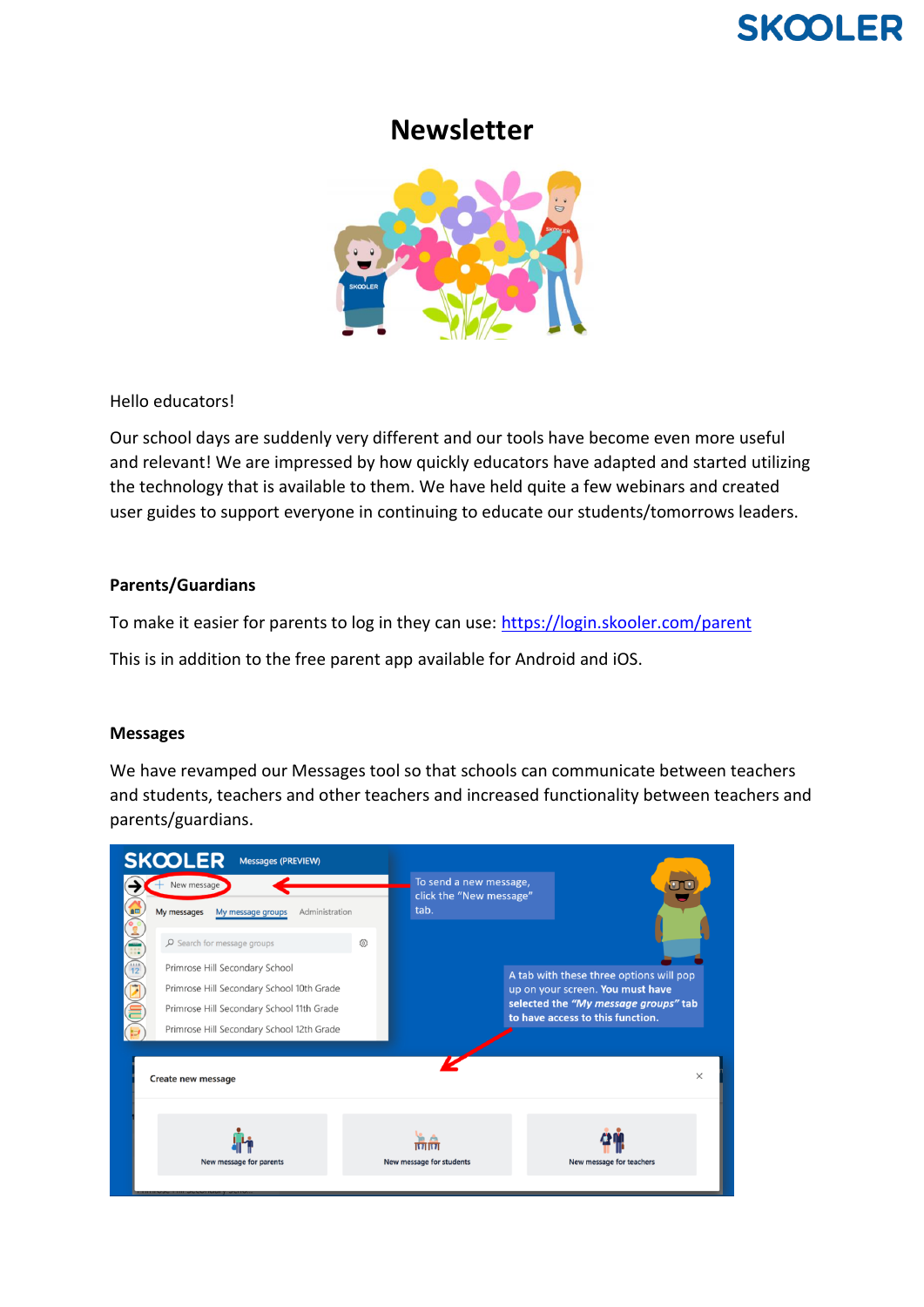

#### **Loops**

Check out Loops! Loops is a fantastic mind-mapping tool that will soon be fully integrated into Skooler. It will be free until July 1st, 2020. To find out more/try it out yourself. [https://www.loopseducation.com/posts/loops-built-by-teachers-for-teachers-now-free](https://www.loopseducation.com/posts/loops-built-by-teachers-for-teachers-now-free-until-july-1)[until-july-1](https://www.loopseducation.com/posts/loops-built-by-teachers-for-teachers-now-free-until-july-1)



#### **Quizzes**

Our new and improved Quizzes allow for more multimedia and functions.